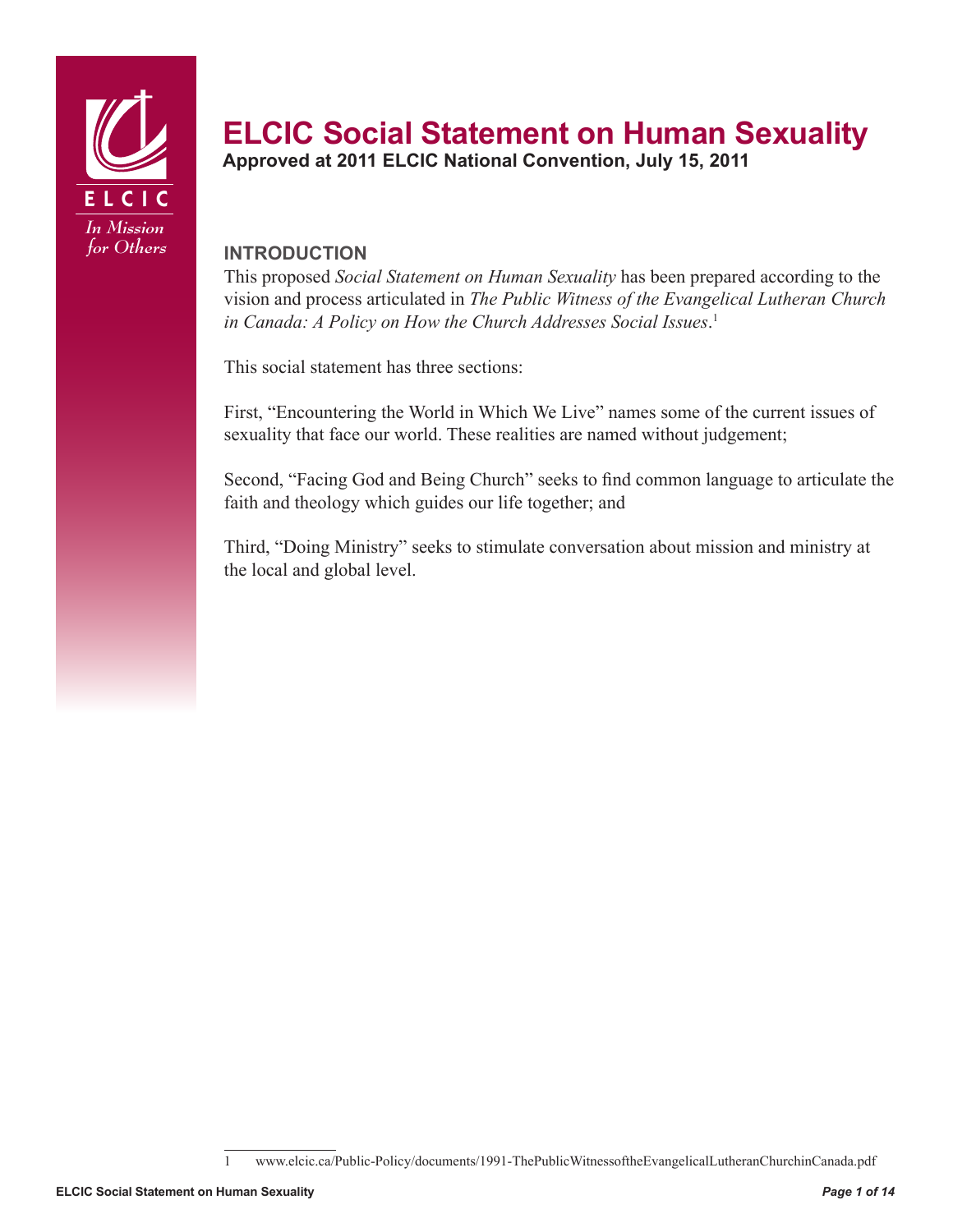# Encountering the World in Which We Live



*The earth is the Lord's and all that is in it, the world, and those who live in it.2*

#### **God's World**

We live in God's world. We live in a good world. We live in a broken and hurting world. We live in a world made holy by the work of Jesus Christ.

#### **Sexuality in the World**

We live in a world where sexuality is an important aspect of life. Human sexuality is a complex, mysterious, wonderful, tempting, vital and holy dimension of personal and societal existence. Sexuality is a significant and personal aspect of identity, affecting our capacity to love and be loved. Through sexual reproduction the species of this world fulfill God's command to be fruitful and multiply.<sup>3</sup> Sexuality includes the quest for, and the sharing of, companionship. Through sexuality we experience pleasure and intimacy. Sexuality affects how we live and relate in family and in community. In local community and neighbourhood, developing an understanding of sexuality helps to develop healthy interpersonal relationships and to build healthy community. Sexuality is a significant dimension of art, culture, social and power dynamics.

#### **Our Sexualized Culture**

We live in a culture that seems obsessed with sex. Sexual imagery and themes abound in art, entertainment, scientific study, advertising, and pornography. With the rapid development of technology, there is an increase in abundance, access and technical sophistication of these images. As consumers of information, we have control over the sources we access.

We live in a world that portrays sexuality in all kinds of ways, both positive and negative, through an ever increasing variety of media and technology. Media and technology have an effect on how we communicate, how we think and how we interact as a society. With technology comes power to do good and evil. Media and technologies can be used to support relationships, to share news, to access information, to sell products and services, to influence opinion, to play, to learn, and to celebrate joyful occasions. However, some images tend to trivialize sexuality, and to portray, feed and cultivate the darker aspects of human nature.

#### **Sexual Activity**

We live in a world where sexual activity occurs until the end of life. We live in a world where casual sexual encounters are becoming increasingly accepted. We live in a world that has developed various forms of birth control, offering significant power in determining when sexual activity might result in a pregnancy.

#### **Individualism**

We live in a society that places great emphasis on the individual and on individual freedom. This individualism affects our sexual behaviour as well as our perceptions of self, family, society and authority. At times, individuals may feel suspicious of putting trust in anyone or anything except themselves. Individual freedom and privilege offer people the opportunity to express themselves in a wide variety of ways. This emphasis on the individual is in contrast to some societies that place a stronger emphasis on communities and families.

#### **Family and Marriage**

We live in a world where family is a fundamental building block of society, and is a core factor in the formation of personal identity. Family is defined and lived in various ways by various people. Families may consist of

 $\overline{2}$  Psalm 24:1<br>3 Genesis 1:22

Genesis 1:22, 28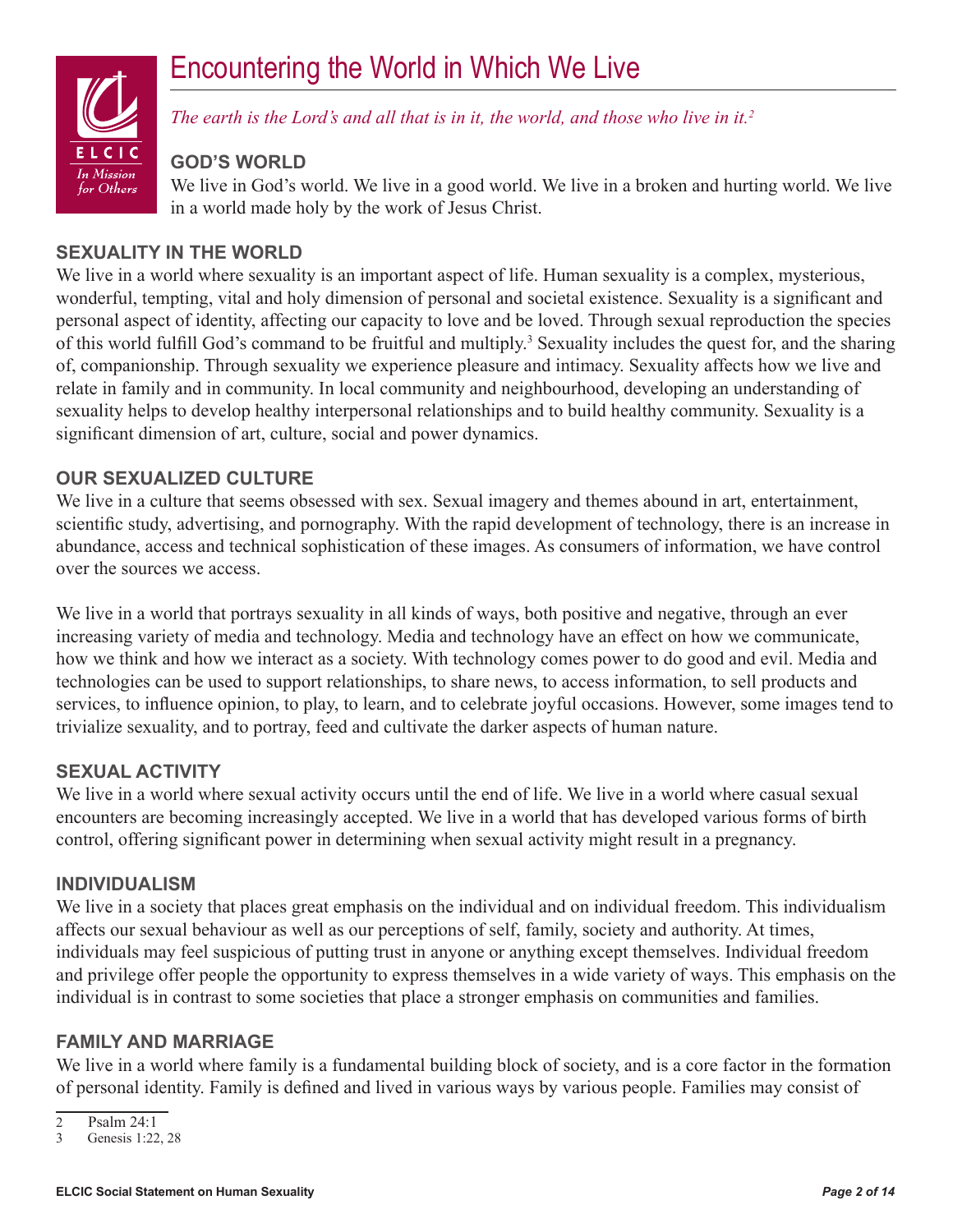couples (heterosexual or homosexual) with or without children, or an extended family including aunts, uncles, grandparents or cousins. Some families include members not related through blood such as by adoption. Because of death, divorce and remarriage families may include step-parents, step-grandparents and stepchildren. Families may consist of unrelated people living together such as unmarried couples or friends or people living in religious communities. These various types of families have all come about through the influence of cultures, contexts, family histories and personal experiences.<sup>4</sup> Most people consider family to be extremely important to their life and well-being, and hope that family is a place of nurture, care, security and support.

In Canada, civil marriage is defined as "the lawful union of two persons to the exclusion of all others."<sup>5</sup> Marriage is commonly a primary factor in the formation of families. Some people form families without marriage and others choose to maintain committed relationships without marriage. We live in a society where many do not regard marriage as a prerequisite to sexual intimacy, nor a boundary confining it. Many couples who come to the church to be married are living together before the wedding. Elderly couples may live together common law because they are concerned that marriage would be detrimental to inheritances and/or pension income.

# **Single People**

We live in a world where some people are single by choice and some by circumstance. Single people may feel excluded or judged, for example when a single person wants to adopt a child, or an individual feels pressure to find the "right person." Single people can become invisible in the midst of the emphasis placed on the "traditional" family by church and community. Many people in our society live in households of one, which is another kind of family.

# **Orientation**

We live in a world aware of orientations other than heterosexual. Simple categories of "heterosexual" and "homosexual" do not describe the lived experience of some people. People use a variety of words to describe their own identity and reality, including: straight, gay, lesbian, bisexual, transgendered, two-spirited, queer, intersex and questioning. These identity markers vary with time and place. In Canada, same-sex marriage is legally recognized by governments.<sup>6</sup> While people experience varying levels of acceptance, those of other than heterosexual orientation live as a minority in a predominantly heterosexual culture. Along with instances of overt, hostile, and even violent discrimination, members of this minority may experience an ongoing disconnect between their personal orientation and the assumptions, language, actions and metaphors of the heterosexual culture.

# **Equality**

We live in a world that is increasingly aware of diversity in gender, ethnicity, ability, age, sexual orientation and socio-economic privilege.

We live in a society that values equality and human rights. These rights have been articulated through documents such as the Canadian Charter of Rights and Freedoms and the United Nations Universal Declaration of Human Rights. For example, the Canadian Charter of Rights and Freedoms declares that "Every individual is equal before and under the law, and has the right to the equal protection and equal benefit of the law without discrimination and, in particular, without discrimination based on race, national or ethnic origin, colour, religion, sex, age or mental or physical disability."<sup>7</sup> At the same time, we live in a world where inequality and discrimination exist.

<sup>4</sup> *LWF Tenth Assembly Study Book: For the Healing of the World*, Part III G. Justice and Healing in Families, Geneva: The Lutheran World Federation, 2003, page 192.

<sup>5</sup> Bill C–38: *The Civil Marriage Act*, www2.parl.gc.ca/HousePublications/Publication.aspx?Docid=2333928&file=4

<sup>6</sup> Ibid.

<sup>7</sup> *Canadian Charter of Rights and Freedoms*, Section 15 "Equality before and under the law and equal protection and benefit of law" www.laws. justice.gc.ca/eng/charter/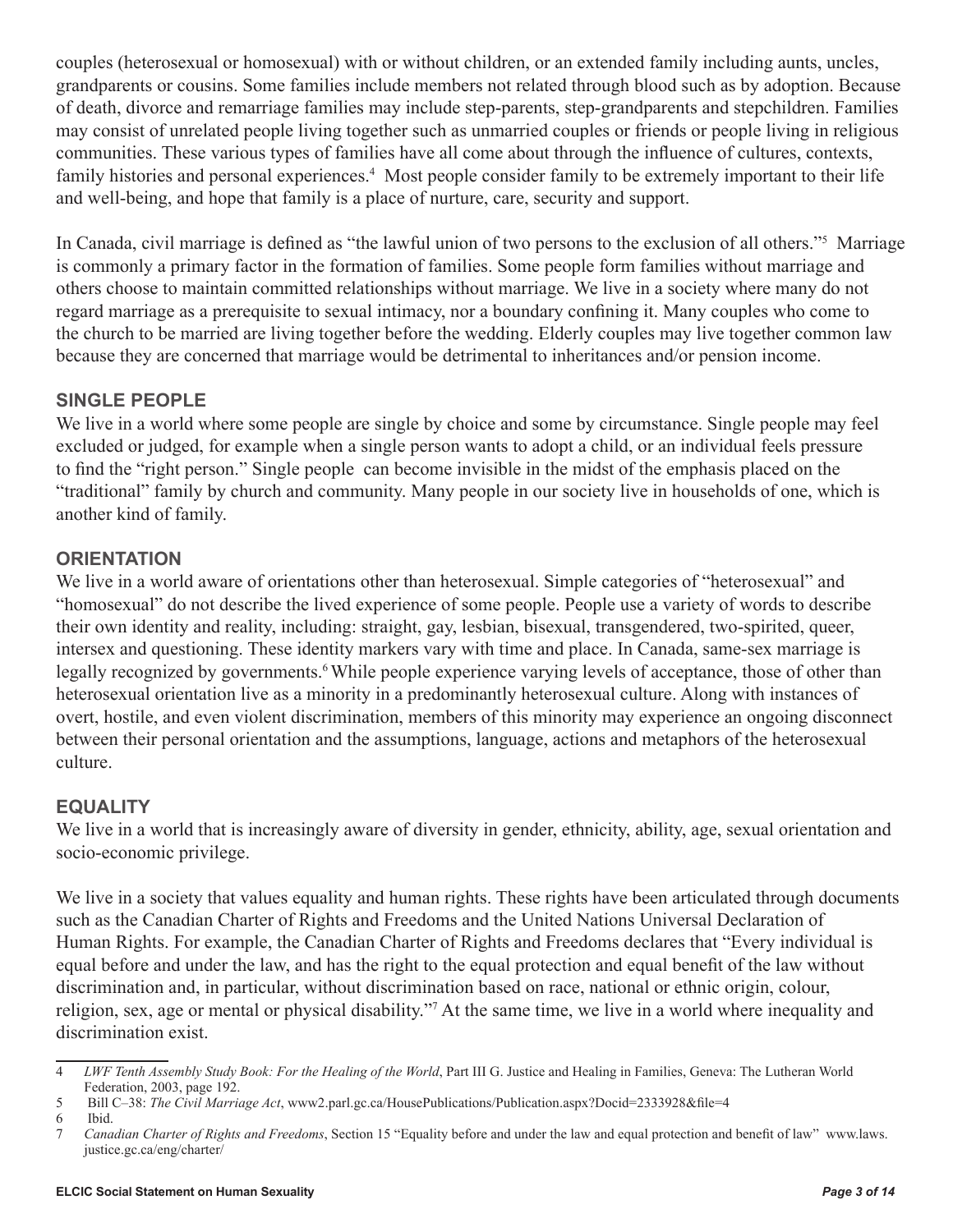#### **Sexual Exploitation**

We live in a world where sexuality, power and authority are dimensions of human interaction. Sexual exploitation happens when power and authority are misused or abused. Sexual exploitation includes sexual abuse, human trafficking, sexual harassment, prostitution, pornography, incest, pedophilia and rape.<sup>8</sup> When sexuality and the human body are turned into a commodity to be bought and sold, greed becomes a motivation for exploitation. Sexual exploitation is ignored or rationalized in many circles.

We live in a world with social and economic inequalities, where some have fewer resources and opportunities than others, making these people more vulnerable to sexual exploitation. However, the reality is that sexual exploitation occurs in all kinds of contexts.

#### **Sex and Disease**

We live in a world where sexual behaviour can transmit disease. We are increasingly aware of the extent of sexually transmitted infections (STIs). STIs, including HIV-AIDS, have a huge effect on individuals, families, societies and nations. Socio-economic inequality and moral judgement can hamper the process of addressing health issues. Where people lack information, voice, resources and authority, it is difficult to prevent and treat disease and to promote health.

#### **Our Church's Response**

We live in a church that is conflicted on how to respond to the reality of our current world. The personal and emotionally charged nature of sexuality means that it can be difficult to create safe, respectful space for conversation, reflection and discernment. Within our church there are differing views on how to read and interpret the Bible. When issues emerge and situations become conflicted and tense, people may take criticism personally, argue, or avoid conversation with those holding differing opinions.

We are a church that seeks to engage our current context, and yearns to see more clearly how God is active in our times.

<sup>8</sup> For a definition of "Human Trafficking," see *Protocol to Prevent, Suppress and Punish Trafficking in Persons, Especially Women and Children*, Supplementing the *United Nations Convention Against Transnational Crime, United Nations, 2000. Part I, Article 3(a), page 42*. www.unodc. org/documents/treaties/UNTOC/Publications/TOC%20Convention/TOCebook-e.pdf. For definitions of "Sexual Abuse" and "Sexual Harassment", see *ELCIC Sexual Abuse or Harassment Policy, 2006*, www.elcic.ca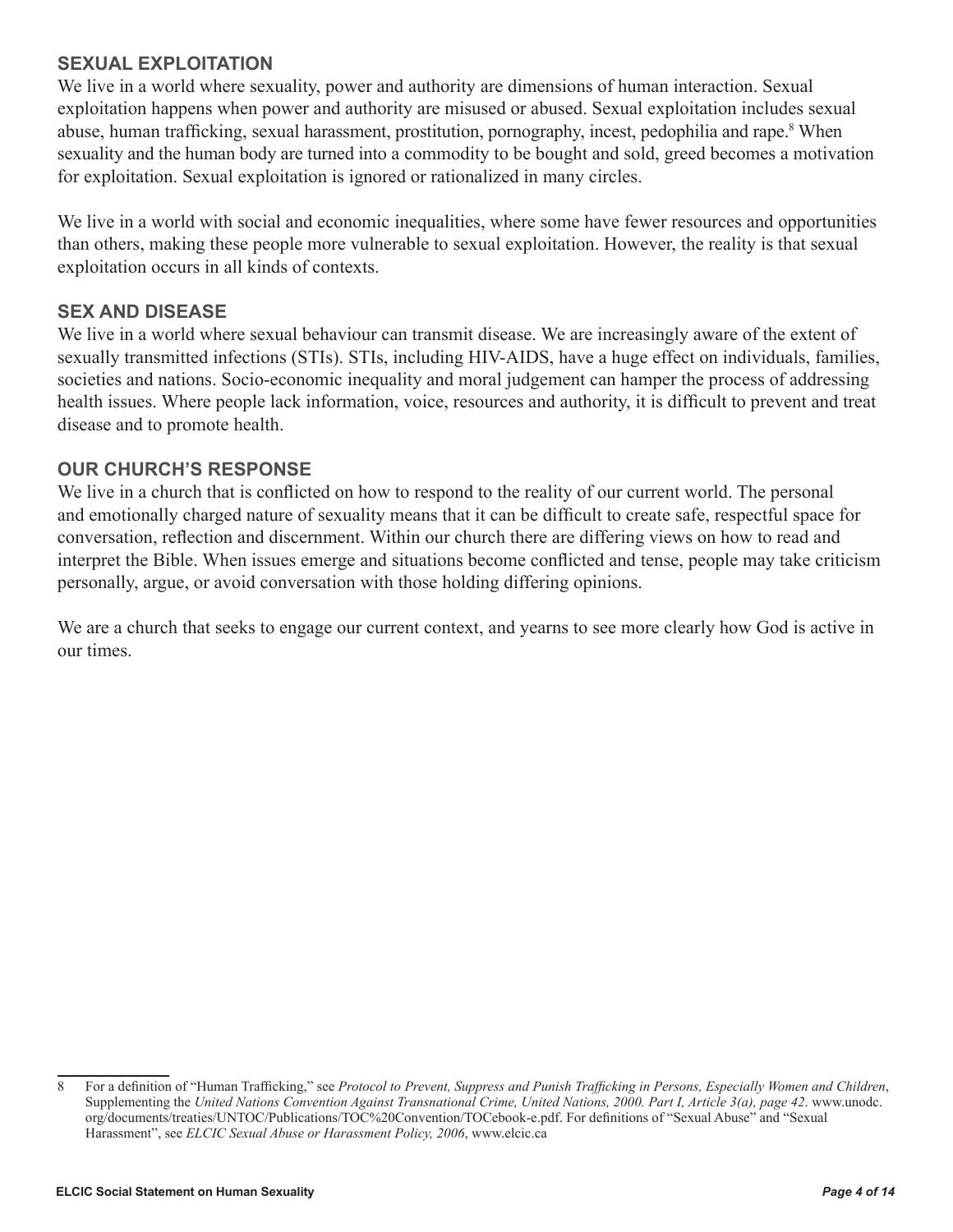# *We love because [God] first loved us.<sup>9</sup>*

# **Self-Giving Love**

God's fundamental orientation to the world is self-giving love. We are created in the image of God,<sup>10</sup> and are redeemed by the life, death, and resurrection of Jesus Christ. God's love gives the world and its people value and worth. When we have the opportunity to serve a neighbour in need, we are serving Christ, and are treating such persons as equal in value because of Christ.<sup>11</sup> It is out of God's love for the world that the church seeks to understand sexuality within our current context.

# **Word and Sacrament—God's Presence in the World**

"God calls us, through Word and Sacrament, to be disciples and to make disciples. Our discipleship is defined by the life, death and resurrection of Jesus of Nazareth."12 In seeking to understand life's complexity, the church's gathering around Word and Sacrament<sup>13</sup> reveals to us God's direction and supports us with a praying community. Through Word and Sacrament we work together to be a church faithful to Christ. Word and Sacrament tell the story of Christ and make real the presence of Christ. Through the gospel, God brings disciples into the church and nourishes them there. As the church lives out its mission as the living body of Christ, the church is a sign of God's presence in the world.

#### **Word and Sacrament—Saint and Sinner**

Through Word and Sacrament, disciples recognize that they are simultaneously justified and sinful.14 That is, through faith in Christ, we become aware of the paradox that we are always both saint and sinner. Being saints is a gift. We are made saints by God's forgiveness and justification, which comes to us by grace through faith. Being sinners is a reality and is not an excuse for bad behaviour; it is a call to repentance, and to lifelong learning in how to live as disciples. Being sinners keeps us humble. Being saints gives us hope, life, identity and purpose. This saint/sinner reality is at work in all aspects of life, including our sexuality.

#### **Law and Gospel**

God's Word comes to us as law and gospel. Law describes God's expectations. Gospel declares that forgiveness of sin, life, and salvation<sup>15</sup> are free gifts from God through Jesus Christ. Matters of sexuality and morality are not salvation issues. Law makes us aware of our sin, brokenness or hurt; aware of how a current moment stands in contrast to the will of God. Law also makes us aware of our need for God's forgiveness and God's help, and drives us to Christ. Gospel declares God's loving relationship with us in Christ to be the centre of existence. It assures us that God's salvation is pure gift and that God's love is constant. Faith in Christ informs every dimension of our existence as persons and as communities, including our sexuality.

# **Guiding Principle of Love**

Jesus summarized God's law in this way: to love God and to love neighbour.16 It is not always easy to decide how best to love our neighbour. In our decision-making and consideration of which actions will be most loving and beneficial, the context and life-situation of our neighbour is important.

<sup>9</sup> 1 John 4:19

<sup>10</sup> Genesis 1:26–31

<sup>11</sup> Matthew 25:40

<sup>12</sup> ELCIC's *In Mission for Others*: *A Theology of Mission*, Adopted in Convention, June 2007; Originally adopted at the 1997 convention as the *Evangelical Declaration*. www.elcic.ca

<sup>13</sup> In the Lutheran Tradition, Word and Sacrament are understood to be proclaiming the gospel through preaching and teaching that are rooted in the Bible, and through celebrating the sacraments which are Baptism and Communion.

<sup>14</sup> Romans 3 & 4

<sup>15</sup> Martin Luther, the *Small Catechism, Evangelical Lutheran Worship*, page 1166.

<sup>16</sup> Matthew 22:34–39, Mark 12:28–34, Luke 10:25–28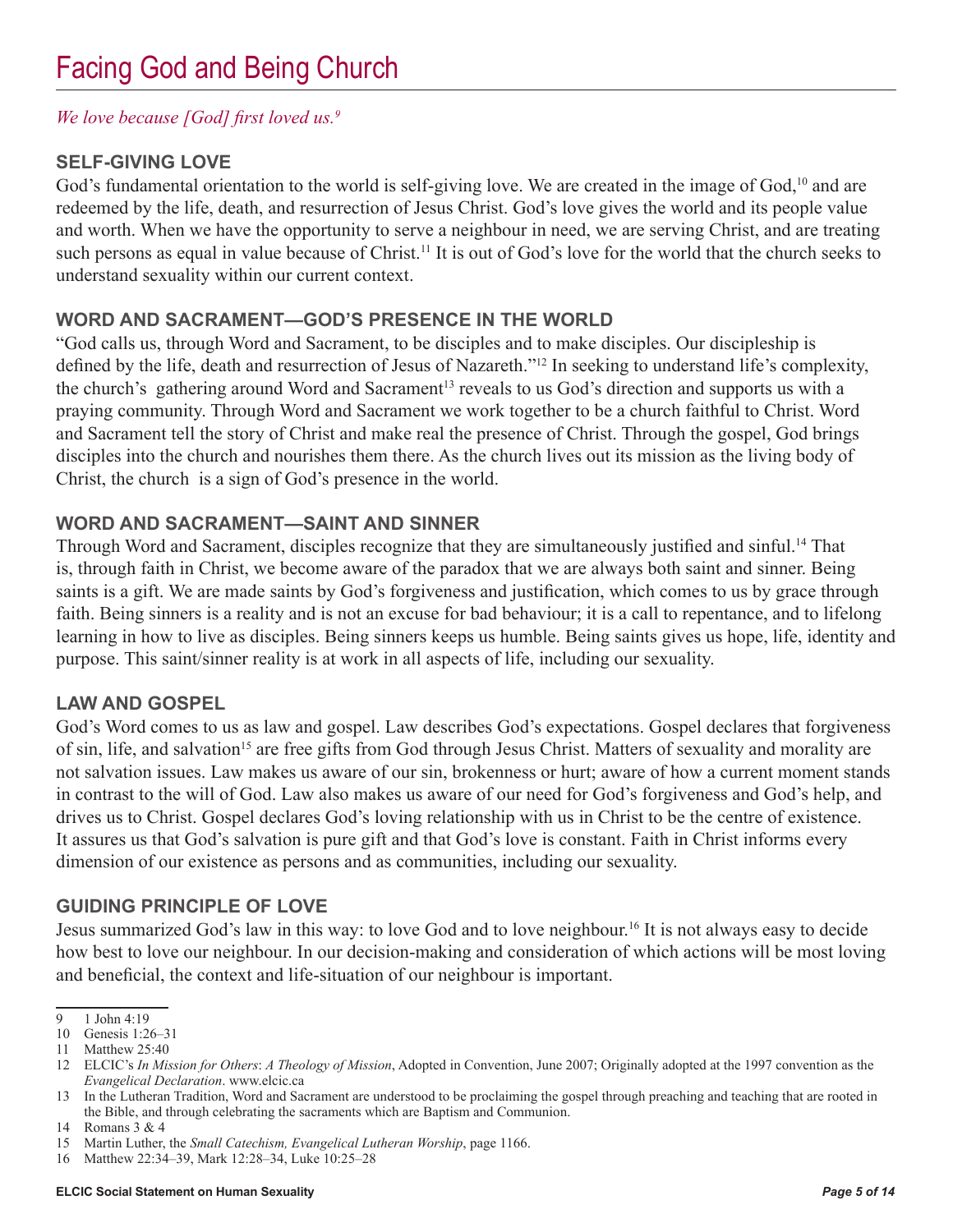Old Testament laws were given for the good of the Israelites. Since then, many of them have been set aside (for example, the purity laws) because they no longer applied to the contemporary context. Which laws are no longer applicable today and which ones are still applicable? When there is contention within the church regarding these issues, we are called, as St. Paul called the early church, to allow for differences and diversity for the sake of our unity in Christ and the advancement of Christ's mission. For example, working through the issue of circumcision led the church to release Gentiles from the expectation of circumcision, and led the disciples to focus ministry efforts in different contexts.<sup>17</sup> There are times when diversity itself is a gift to the church and an expression of the power of the gospel to gather God's people.

"Agape" is a love that is active, committed, constant, self-giving and caring. It is more than a sense of comfort or good feeling. It is love that gives to another without expecting anything in return. "Love is patient; love is kind; love is not envious or boastful or arrogant or rude. It does not insist on its own way; it is not irritable or resentful; it does not rejoice in wrongdoing, but rejoices in the truth. It bears all things, believes all things, hopes all things, endures all things."18

# **Integrity of Loving Relationships**

We are able to love others because God first loved us.<sup>19</sup> Our whole life is lived in relationship with God and relationship with neighbour. "In the expression of human sexuality, it is the integrity of our relationships which determines the meaning of our actions. We do not merely have sexual relations; we demonstrate our true humanity in personal relationship, the most intimate of which are sexual."<sup>20</sup>

#### **A Faithful Life**

As individuals and as faith communities, we have a call to live a God-pleasing life, a life of faith active in love.

Demonstrating respect and self-control in matters of sexuality enhances the integrity of the message shared in witness and service. Our church teaches responsibility in sexual expression. The commandment "You shall not commit adultery" means "We are to fear and love God, so that we lead pure and decent lives in word, and deed, and each of us loves and honours his or her spouse."21 The apostle Paul describes our bodies as "a temple of the Holy Spirit within you"22and calls on Christians to take seriously the effects of our choices on our relationship with God, others and self.

Informed by the law and empowered by the gospel, we are inspired to go beyond just keeping the law. For example, the Small Catechism teaches us that "We are to fear and love God, so that we neither endanger nor harm the lives of our neighbours, but instead help and support them in all of life's needs,"<sup>23</sup> and "so that we do not tell lies about our neighbours, betray or slander them, or destroy their reputations. Instead we are to come to their defence, speak well of them, and interpret everything they do in the best possible light."24 The focus is on God's will for the whole world, God's ongoing concern for the well-being of our neighbours, and on our call to live faithfully in service to God's will.

#### **Family**

"Sex, marriage and family are gifts of God in which to rejoice. Their essential goodness cannot be obscured by any crisis of our time."25 Ideally, families are places of love, care, support and the nurturing of faith. All

<sup>17</sup> See Galatians 2:1–21

<sup>18</sup> 1 Corinthians 13:4–7

<sup>19</sup> 1 John 4:19

<sup>20</sup> *A Statement on Sex, Marriage and Family*, adopted by the Fifth Biennial Convention of the Lutheran Church in America Minneapolis, Minnesota, June 25–July 2, 1970. This social statement is a document recognized by the ELCIC. www.elcic.ca

<sup>21</sup> Martin Luther, the *Small Catechism*, quoted from *Evangelical Lutheran Worship*, Minneapolis, Augsburg Fortress, 2006, page 1161.

<sup>22</sup> 1 Corinthians 6:19

<sup>23</sup> Martin Luther, the *Small Catechism*, quoted from *Evangelical Lutheran Worship*, Minneapolis, Augsburg Fortress, 2006, page 1160.

<sup>24</sup> Ibid. page 1161.

<sup>25</sup> *A Statement on Sex, Marriage and Family*, 1970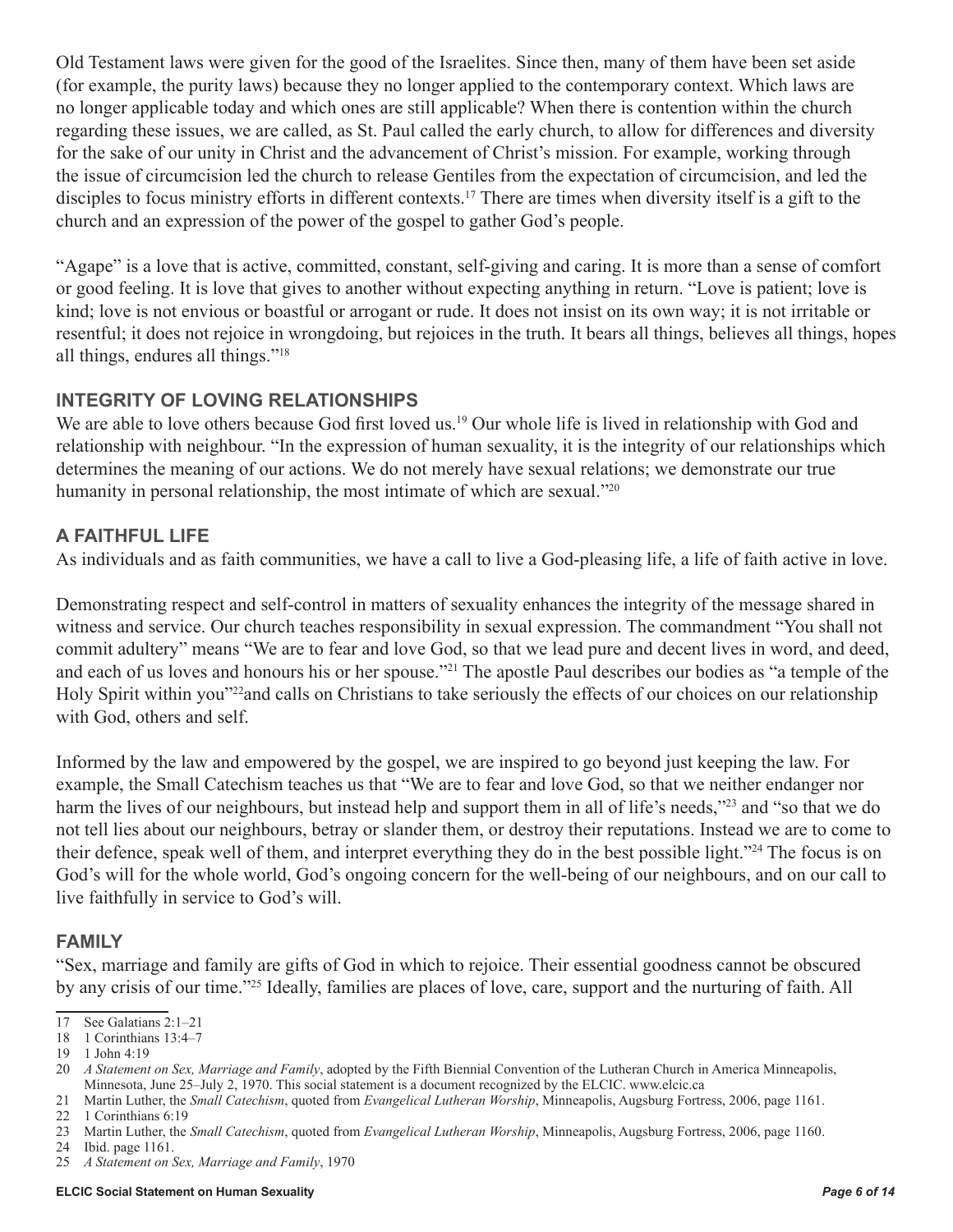families have times where forgiveness, repentance, healing and transformation are needed. "Families reflect all the ambiguities of what it means for human beings to be created in the image of God as good, but also to fall into sin. The heights and depths of the human condition are manifest in family life."26 Families reflect the saint/ sinner reality of our existence.

One of God's purposes for our families is to be a blessing to others. God makes a covenant with Abraham and Sarah that "in you all the families of the earth shall be blessed."<sup>27</sup> Moses and his family lead God's people to freedom. When Pharaoh threatens the life of the infant Moses, his mother and sister work to keep him alive. God uses the maternal instincts of Pharaoh`s own daughter to preserve Moses' life. When Moses is reluctant to take on this leadership, his brother and sister are there to support him in doing God's mission.28 Similarly, Jesus' family acts to preserve his life when he is an infant. Jesus' mother is his first and longest serving disciple; her service begins before he is born, and she weeps at the foot of the cross.

Jesus says, "Whoever does the will of God is my brother and sister and mother."29 Informed by faith we should ever seek to show love for all families as well as the whole human family in all our words, actions and choices.

#### **Marriage**

This church affirms marriage as a covenant of fidelity—a public, lifelong commitment between two people in a personal and sexual union. God, the source of all love, is active in marriage, offering encouragement, forgiveness, healing and blessing. The two spouses bear the primary responsibility for living out their vows and in recognizing God's activity in their relationship. The church's supportive role is expressed through community, prayer, worship and pastoral care.

Through the course of the Bible, the understanding of marriage changed as the people of God sought to faithfully follow the word of God given to the prophets of their age, and the new word given by Christ to the apostles.30 Similarly, the understanding of marriage has changed through the course of history, and as various expressions of church sought to engage local societies. While honouring marriage theologically and liturgically, the Lutheran tradition has long acknowledged that civil authorities have a significant role to play in the administration of marriage.<sup>31</sup> The Lutheran tradition also acknowledges there may be diversity in practice for "ceremonies or ecclesiastical practices that are neither commanded nor forbidden in God's Word"32

In a spirit of prayer and learning, Christians continue to have their perspectives on family and marriage challenged by Word and Sacrament. This includes God calling us and prodding us toward a faithful life in all

<sup>26</sup> *LWF Tenth Assembly Study Book: For the Healing of the World*, Part III G. Justice and Healing in Families, Geneva: The Lutheran World Federation, 2003, page 191.

<sup>27</sup> Genesis 12:3

<sup>28</sup> Exodus 4:14; 15:20

<sup>29</sup> Mark 3:35

<sup>30</sup> For example, there was a movement away from polygamy toward monogamy; away from a family contract toward a couple contract; away from a wife being a man's possession (given to him by her father) toward a partnership of mutuality and equality (see, e.g., 1 Corinthians 7:3–4, 14).

<sup>31</sup> For example, in *A Marriage Booklet for Simple Pastors*, Martin Luther writes: "So many lands, so many customs," says the common proverb. For this reason, because weddings and the married estate are worldly affairs, it behooves those of us who are "spirituals"[i.e. *Geistliche*, a common term for clergy and monks] or ministers of the church in no way to order or direct anything regarding marriage, but instead to allow every city and land to continue their own customs that are now in use … However, when people request of us to bless them in front of the church or in the church, to pray over them, or even to marry them, we are obligated to do this … Because up to now people have made such big display at the consecrations of monks and nuns… how much more should we honor this godly estate of marriage and bless it, pray for it, and adorn it in an even more glorious manner. For, although it is a worldly estate, nevertheless it has God's Word on its side and is not a human invention or institution...." Quoted from *the Book of Concord:The confessions of the Evangelical Lutheran Church* (on CD-ROM), edited by Robert Kolb and Timothy J. Wengert, Minneapolis: Fortress Press, 2000.

<sup>32</sup> *Formula of Concord, Epitome X*, Kolb, R., Wengert, T. J., & Arand, C. P. 2000. *The Book of Concord: The confessions of the Evangelical Lutheran Church*. Fortress Press: Minneapolis. Epitome X reads in part: 1. …we unanimously believe, teach, and confess that ceremonies or ecclesiastical practices that are neither commanded nor forbidden in God's Word, but have been established only for good order and decorum, are in and of themselves neither worship ordained by God nor a part of such worship. "In vain do they worship me, teaching human precepts as doctrines" (Matthew 15:9). 2. We believe, teach, and confess that the community of God in every place and at every time has the authority to alter such ceremonies according to its own situation, as may be most useful and edifying for the community of God. 3. Of course, all frivolity and offense must be avoided, and special consideration must be given particularly to those who are weak in faith.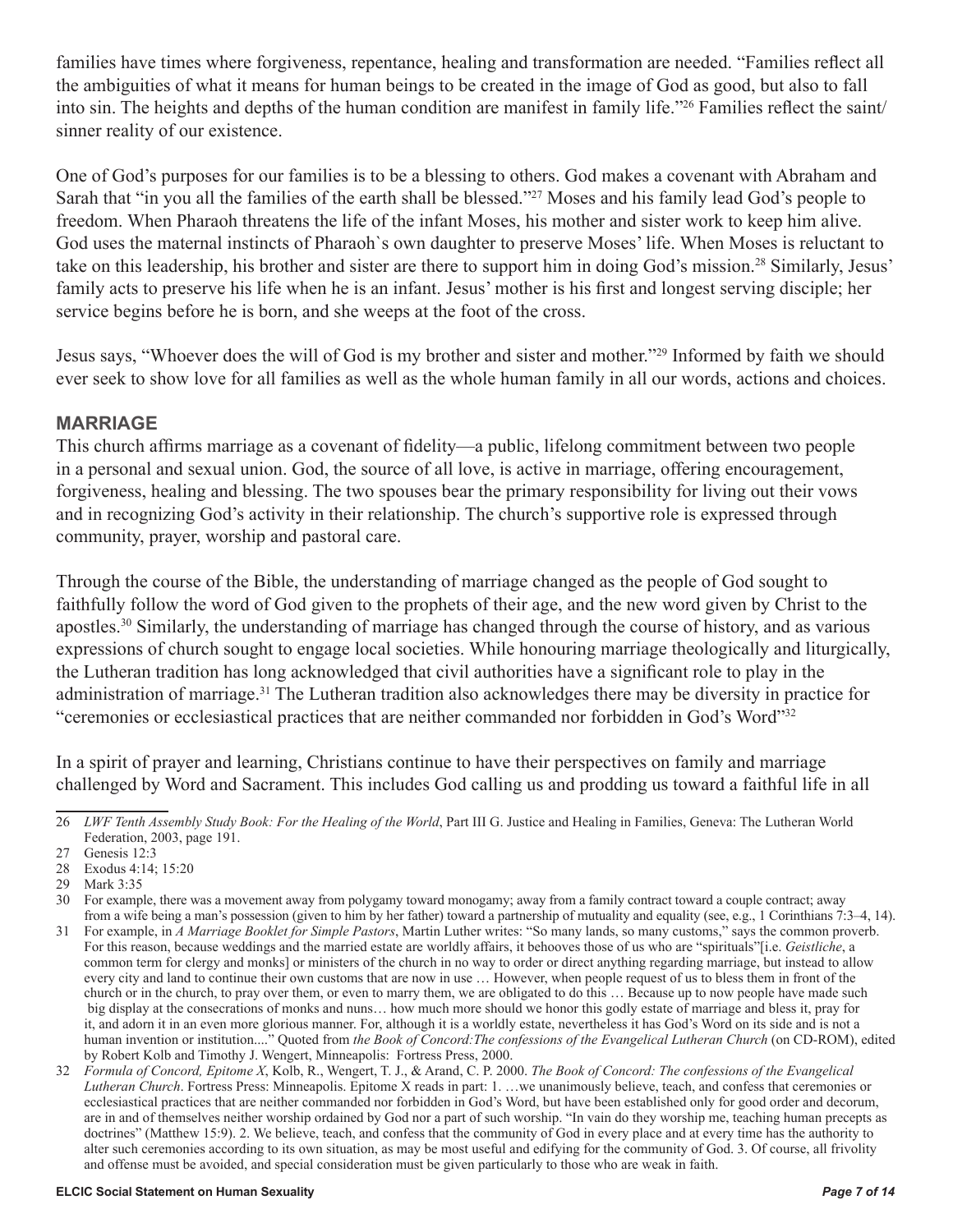circumstances. Traditionally, marriage has meant a commitment of one man and one woman. The church now faces the reality that same-sex couples can be legally married in Canada and in some other countries.<sup>33</sup> Marriage provides community support, including legal protections for spouses and children; this support and protection are a need for both same-sex and opposite-sex couples.

Our church is conflicted on how to acknowledge covenants of fidelity made by same-sex couples. While acknowledging same-sex couples is troubling to some members of this church, failure to acknowledge these covenants of fidelity is troubling to others. At this moment in time, this church is being called in the spirit of St. Paul (Galatians 2) to respect and to allow space for varied understanding and practices.

We pray for the guidance and power of the Holy Spirit as we seek to support couples who enter into a lifelong commitment of fidelity to one another in marriage.

#### **Single People**

One of God's purposes for single people is to be a blessing to others. "There should be no exaltation of either the single or the married state, one over the other."34 This church affirms the value of celibacy as a legitimate and worthy calling for those who choose it.

#### **Diversity and Preconceived Beliefs**

Peter hears a call to step past his preconceived notions. He would have found it unclean and unthinkable to share a meal with a person like Cornelius, a Gentile soldier. However, in prayer, Peter is called to engage the diversity on his doorstep. "The voice said to him again, a second time, 'What God has made clean, you must not call profane.'"35 Moments later, messengers from Cornelius knock on Peter's door inviting Peter to meet with Cornelius. Now, he finds himself discussing the gospel with someone very different from himself.

Jesus uses the parable of the good Samaritan to remind us that, in order to carry out God's mission, God might use the people we despise or avoid. In compassion and action, the Samaritan encounters another who is very different from himself. "But a Samaritan while traveling came near him; and when he saw him, he was moved with pity. He went to him and bandaged his wounds, having poured oil and wine on them. Then he put him on his own animal, brought him to an inn, and took care of him. The next day he took out two denarii, gave them to the innkeeper, and said, 'Take care of him; and when I come back, I will repay you whatever more you spend.<sup>1936</sup> The Samaritan demonstrates love for neighbour and foreigner; he does so with personal presence and radical generosity. In his ministry, Jesus forms relationships with a variety of people, including those whom society or religious leaders choose to marginalize. He eats with tax collectors and sinners, touches lepers, blesses children, and welcomes the women who anoint his feet and head.

We all have biases and prejudices. When we use our biases to try to articulate God's will, we run the risk of abusing power and authority. As in every age, we in our time need to examine our biases and prejudices. In so doing, we are open to growth in understanding of Holy Scriptures, and in the application of God's will for our time. "Be quick to hear, slow to speak, and slow to anger."<sup>37</sup>

<sup>33</sup> Canada is not the only country where Lutherans face this reality. For example, on 17 September 2009, the Church of Sweden wrote to its ecumenical partners to share, "Information on a possible decision by the Church of Sweden regarding same-sex marriages." The paper summarizes several issues of church, state and weddings faced by Lutherans when the civil definition of marriage is changing, including a rationale for a shifted church definition of marriage on pages 13–14.

<sup>34</sup> *A Statement on Sex, Marriage and Family*, 1970

<sup>35</sup> Acts 10:15

<sup>36</sup> Luke 10:33–35

<sup>37</sup> James 1:19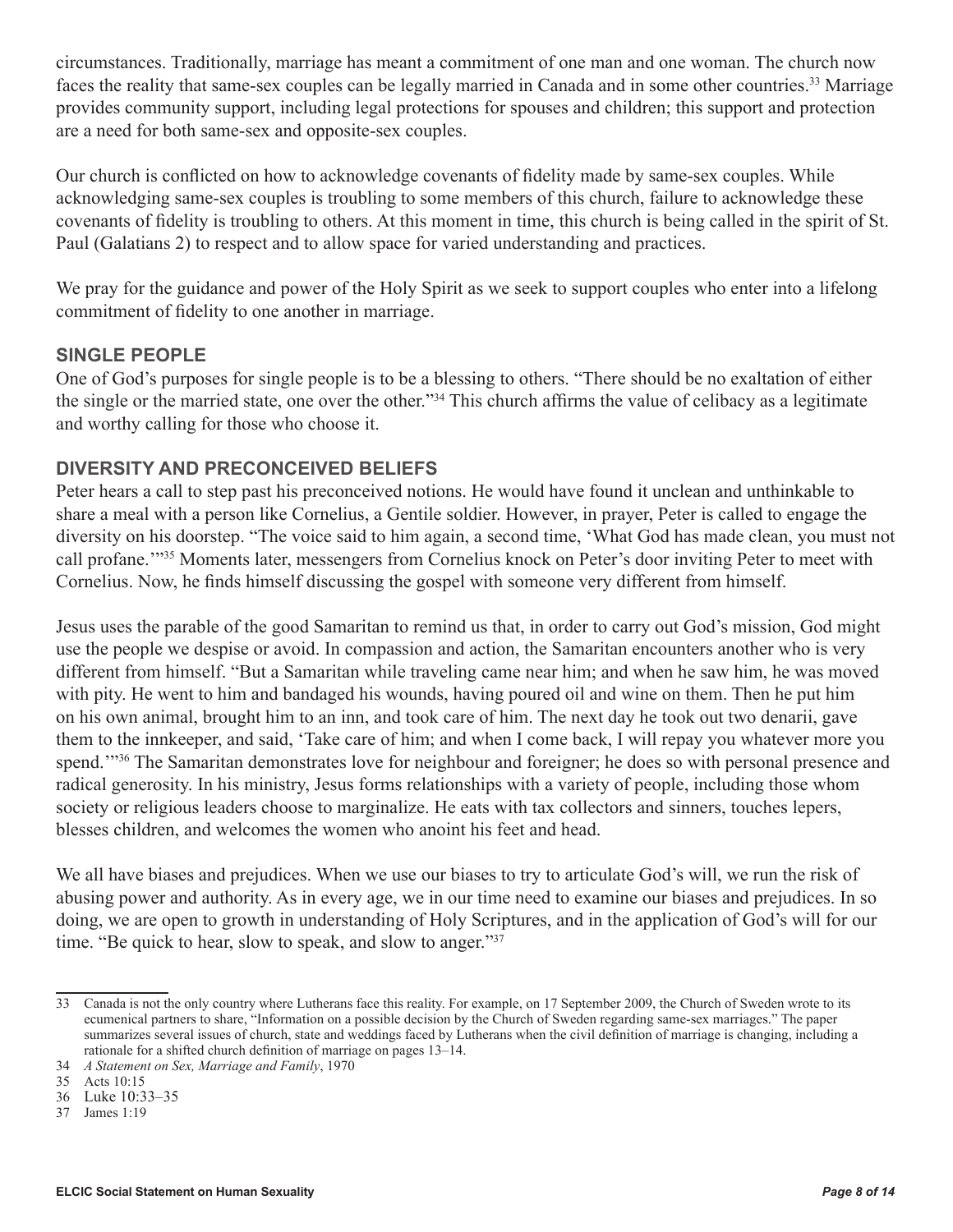#### **Justice, Mercy and Healing**

We are called to speak and act for justice and mercy, and against injustice and abuse. The church has deep concern for thoughts, words and deeds that diminish the God-given dignity of any person, group or community. We are called to emulate Jesus' solidarity with the broken and hurting of the world. "[God] has told you, O mortal, what is good; and what does the Lord require of you but to do justice, and to love kindness, and to walk humbly with your God?"<sup>38</sup> We are also called to examine our own actions that are perceived as oppressive, discriminatory or harmful.

#### **Grace and Mercy**

"[God] is gracious and merciful, slow to anger and abounding in steadfast love."39 When we are not gracious and not merciful, when we are quick to anger, when our love is scarce and intermittent, we are out of step with God and we need to repent.

#### **Respect**

We are called to deliver our messages and ministry with respect. "Speaking the truth in love, we must grow up in every way into him who is the head, into Christ."40 This does not mean we speak without passion or commitment. It does mean that our words and actions focus less on arguing, and more on opportunities for new awareness, repentance, healing and God's vision of hope.

#### **Christian Freedom and Temptations**

"'All things are lawful for me,' but not all things are beneficial. 'All things are lawful for me,' but I will not be dominated by anything."41 Christian freedom is described by Martin Luther as a paradox: "A Christian is a perfectly free lord of all, subject to none. A Christian is a perfectly dutiful servant to all, subject to all."42 In our current context, we may experience significant freedom; both the freedom of Christ and the freedom of privilege. We are also aware that not everyone enjoys that same degree of freedom or privilege. The question is: What will we do with our freedom?

As followers of Jesus, individual freedom implies responsibility, especially the responsibility to live out our calling as the priesthood of all believers,<sup>43</sup> and to fulfill our ministry of witness and service to the church and to the world. We recognize that with freedom comes power, and the temptation to abuse power. Our Christian faith provides guidance on how to balance freedom and power in sexual relationships. This always involves each serving the other as equals.

#### **Interpretation of Scripture**

There are differences among us regarding the interpretation of scripture, including those parts pertaining to sexuality. No matter where we may be on the spectrum of interpretation, the Holy Spirit is always trying to open our hearts to those who disagree with us and to help us learn the value of other ways of seeing and interpreting. God is calling us to trust in the Holy Spirit's guidance and to continue honest discussion, careful listening, discernment, reflection and open dialogue.

#### **Unity of the Church**

The unity of the church is a gift from God. "As many of you as were baptized into Christ have clothed yourselves with Christ. There is no longer Jew or Greek, there is no longer slave or free, there is no longer male

<sup>38</sup> Micah 6:8

<sup>39</sup> Joel 2:13

<sup>40</sup> Ephesians 4:15

<sup>41</sup> 1 Corinthians 6:12

<sup>42</sup> Martin Luther, *The Freedom of a Christian*, quoted from Timothy F. Lull, editor, *Martin Luther's Basic Theological Writings*, Minneapolis,

Augsburg Fortress, 1989, page 596

<sup>43</sup> 1 Peter 2:9–10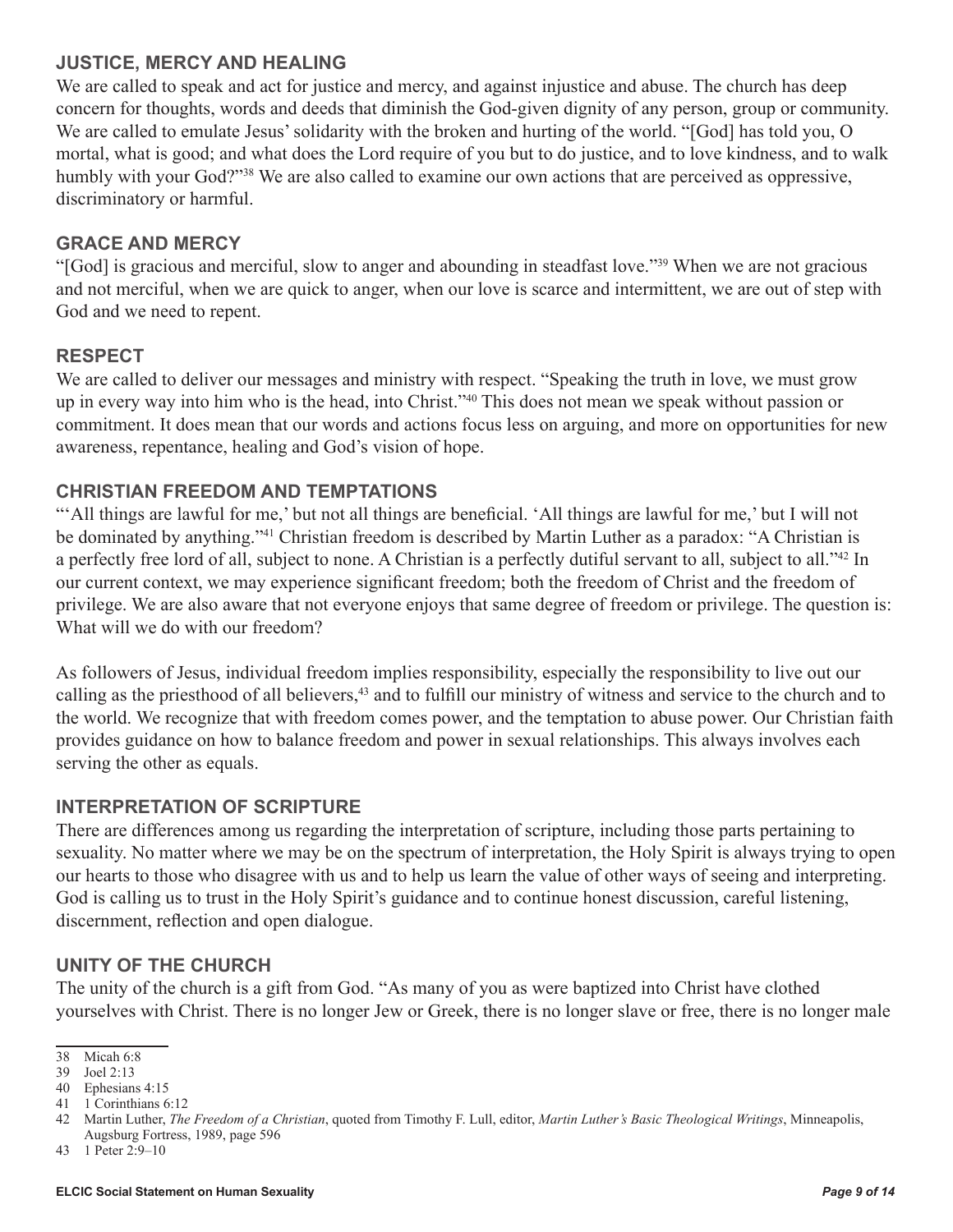and female; for all of you are one in Christ Jesus."44 Being united in Christ does not mean homogeneity. In 1 Corinthians 12, the image of the church is one of wide diversity, united by the confession of the shortest creed "Jesus is Lord."

When we feel tension around matters of morality, sexuality and interpretation of scripture, and hear threats to divide, Word and Sacrament remind us to turn to God, the true source and provider of our unity. The body of Christ is an image of unity.45 This grand image of the church expresses connectedness, accountability, unitywith-diversity, and a way of being and doing church that is a living sign of the presence of Christ. "If one member suffers, all suffer together with it; if one member is honoured, all rejoice together with it."<sup>46</sup> The depth and implications of this reality are truly astounding. God continues to transform people throughout their lives and calls us to mutual support in the midst of change and challenge.

A slogan of the Reformation was "the church must always be reforming."47 In our own church in recent years, examples of changes that have occurred include remarrying the divorced, the ordination of women, and communion of the baptized. In seeking to change, or not, it is essential to consider what helps us to proclaim faithfully the gospel of Jesus Christ.<sup>48</sup> Since God unites us in Christ, we are one even when we cannot agree on every detail as we seek to follow Jesus in our ever-changing world.

#### **Choosing Unity**

Choosing unity over division is no small task; especially if we feel that God has given us our conviction by speaking to us through Word and Sacrament, and that the witness and service of the church are at stake. Choosing to be connected with those who think differently than we do challenges us in a very different way than being among those who think as we do. As we seek to share the gospel with a diverse world, having a diverse church is a God-given advantage. "For you were called to freedom, brothers and sisters; only do not use your freedom as an opportunity for self-indulgence, but through love become slaves to one another. For the whole law is summed up in a single commandment, 'You shall love your neighbour as yourself.' If, however, you bite and devour one another, take care that you are not consumed by one another."49 The reality is that church division does occur, and at certain times helps individuals to preserve a sense of integrity. Christ invites us to recognize the faith in other believers, even as we experience the tension and challenges of life's issues and church structures. We are to "make every effort to maintain the unity of the Spirit in the bond of peace."50

<sup>44</sup> Galatians 3:27–28

<sup>45</sup> I Corinthians 12:14–31

<sup>46</sup> 1 Corinthians 12:26

<sup>47</sup> *Ecclesia semper reformanda est.*

<sup>48</sup> "It is also taught that at all times there must be and remain one holy, Christian church. It is the assembly of all believers among whom the gospel is purely preached and the holy sacraments are administered according to the gospel." The Augsburg Confession, Article VII Quoted from Kolb, R., Wengert, T. J., & Arand, C. P. 2000. *The Book of Concord : The confessions of the Evangelical Lutheran Church*. Fortress Press: Minneapolis.

<sup>49</sup> Galatians 5:13–15

<sup>50</sup> Ephesians 4:3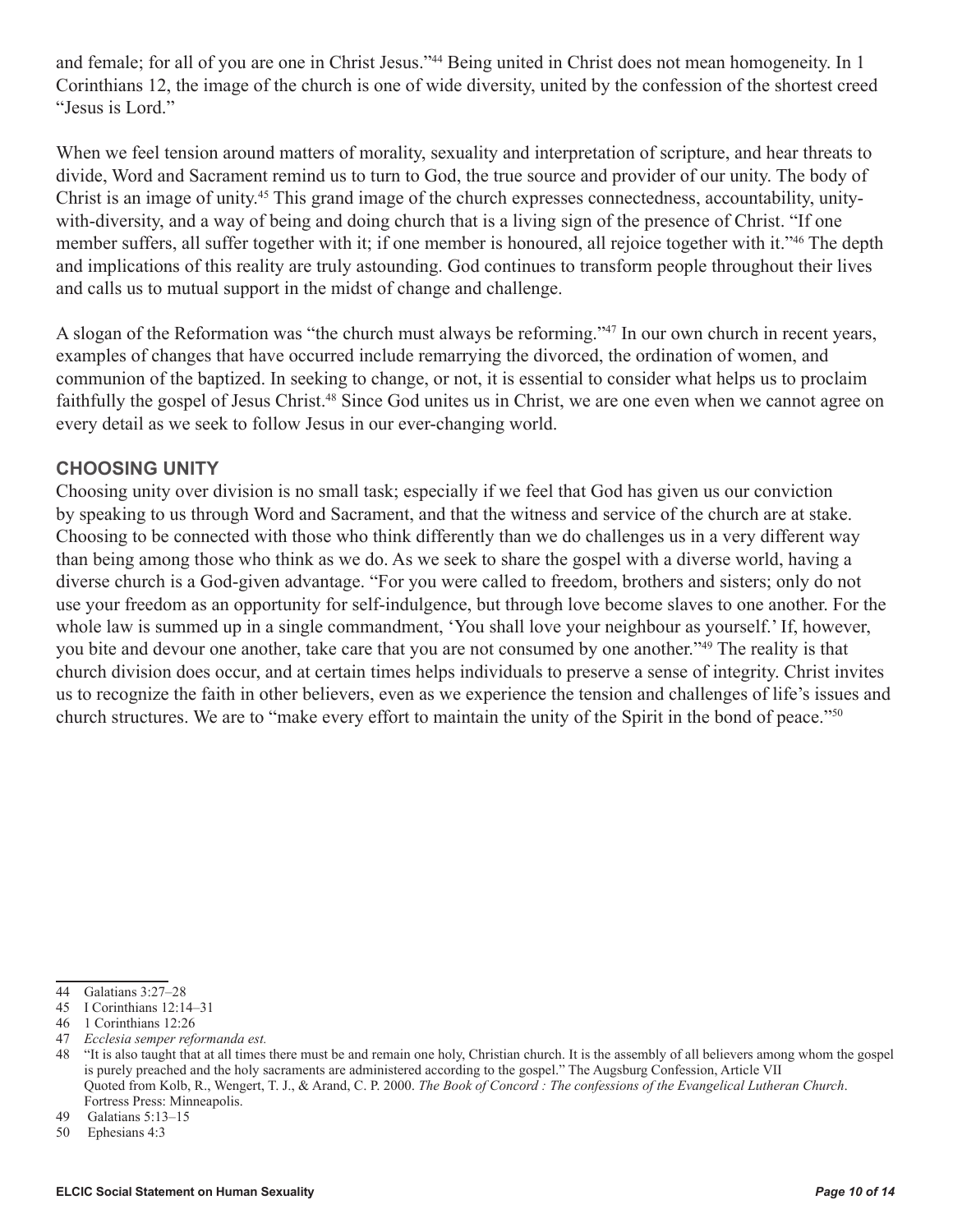# Doing Ministry

*The Spirit of the Lord is upon me, because he has anointed me to bring good news to the poor. He has sent me to proclaim release to the captives and recovery of sight to the blind, to let the oppressed go free, to proclaim the year of the Lord's favour.*<sup>51</sup>

# **Seek the Kingdom of God**

"The mission of this church, as an expression of the universal Church and as an instrument of the Holy Spirit, is to share the gospel of Jesus Christ with people in Canada and around the world through the proclamation of the Word and the celebration of the sacraments and through service in Christ's name."52 In Word, sacrament, witness and service, this church seeks the kingdom of God.

#### **Be Disciples and Make Disciples**

This church is called to be disciples and make disciples. In the Gospels, Jesus' ministry is to the whole person: body, mind, heart, spirit; and his ministry is to the whole community: individual, small group, synagogue, crowd and society.

Our interest in our current context is based on Christ's interest in the well-being of all. To be disciples and make disciples, we need to hear the Word and receive the sacraments, through which God proclaims love, calls us to repentance, gives us forgiveness of sins, life and salvation, guides us toward the reign of God, and sends us into mission for others. "We believe, teach and confess that the Holy Spirit calls and gathers the whole church into the mission of God, which takes seriously both the reality of the world, and the reality of Christ, with equal care."53

#### **Celebrate Sexuality**

This church celebrates the truth that sexuality is part of God's good creation. We relate to one another and to God as sexual beings. We will lift up positive images of healthy sexuality that nurture relationship and person. We articulate and lift up our vision of lives as sexual creatures longing for companionship and capable of deep levels of intimacy, love and care.

#### **Uphold Dignity**

This church upholds the dignity of all people. We recognize the image of Christ in every person and serve that person as Christ himself. In meeting diverse people, we begin with a core sense of respect for the value of each person as a unique child of God.

#### **Humility in Relationships**

This church takes a humble attitude toward others. This church is called to confession and repentance, and to leave the judgement of other people's salvation to God. Luther asserts that our baptism calls us to daily devotional practice, including repentance, transformation, and rising as a new person before God.<sup>54</sup> Jesus' words are, "Why do you see the speck in your neighbour's eye, but do not notice the log in your own eye?"<sup>55</sup> While matters of sexuality and morality are not salvation issues, humility communicates respect for others, and

<sup>51</sup> Luke 4:18–19; Jesus is reading from Isaiah 61:1<br>52 ELCIC Constitution, Article IV, Section 1. www.

<sup>52</sup> *ELCIC Constitution*, Article IV, Section 1. www.elcic.ca

<sup>53</sup> *ELCIC's In Mission for Others: A Theology of Mission*. www.elcic.ca

<sup>54</sup> Martin Luther, the *Small Catechism*, quoted from *Evangelical Lutheran Worship*, page 1165.

<sup>55</sup> Matthew 7:1–4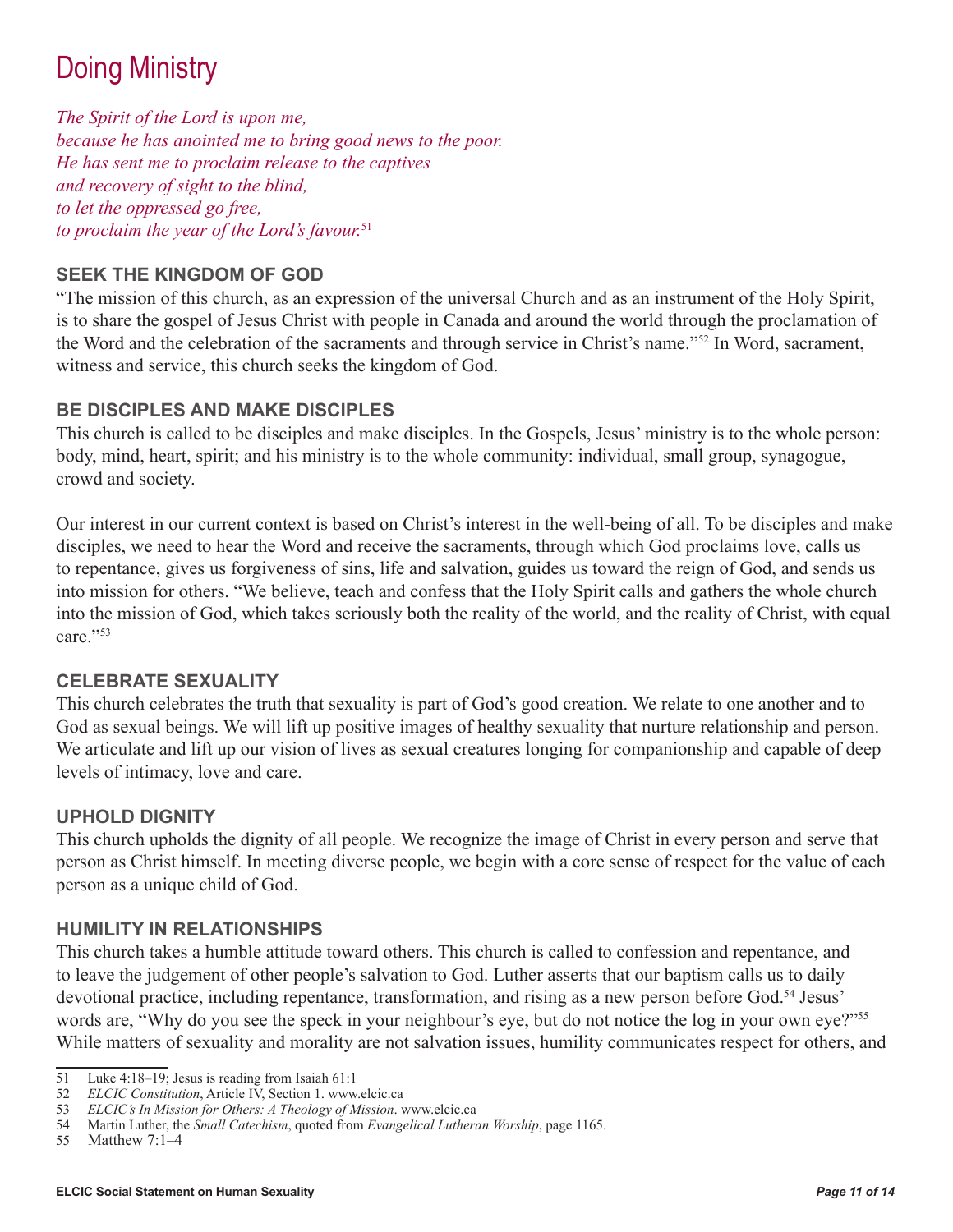is patient in hearing and learning the stories of others, even as we continue to wrestle with challenging ethical issues related to matters of sexuality.

# **Create Safe Spaces**

This church welcomes all and seeks to create safe, respectful space for conversation, reflection, teaching and discernment on matters of sexuality. This church trusts that such discernment will lead to opportunities for mission─both locally and globally.

# **Create Inclusive Community**

This church commits itself to engaging the diverse faces of the world in which we live. This church recognizes that meeting diverse peoples and forming a truly inclusive community is a journey of discovery that will include moments of discomfort and anxiety. This church celebrates the vital role that congregations play in helping diverse people of faith to meet and to form community.

# **Support Individuals**

This church recognizes that, like Jesus, congregations engage in ministries to the whole person: body, heart, mind and soul; and to the whole community: individual, small group, church, crowd and society. Congregations will help individuals to develop a stewardship of life that seeks justice, loves kindness and walks humbly with God.<sup>56</sup>

This church recognizes that individuals hold much freedom and responsibility in making faithful decisions in matters of sexuality. We will support individuals by providing opportunities to develop healthy relationships that offer friendship and support through a faith community.

# **Support Families**

This church encourages congregations to generate opportunities for learning in order to remind us that our purpose is to be a blessing to others. In faith, families can be witnesses of Christ's love to each other, and to the wider community.

This church seeks to assist children and youth in developing healthy attitudes and behaviours regarding sexual expression.

This church recognizes that given the diversity of contexts in which congregations do ministry, congregations will be led by the Holy Spirit to find vital, creative and unexpected ways to do ministry. This church calls on congregations to support people in their various living circumstances, marital status and households. This includes attention to the use of language, the structure of programming and the issuing of invitations.

# **Support Marriage**

This church affirms the value of marriage as a God-given gift, and will support married couples as they live out their lifelong commitment to each other in the face of all the pressures this world brings. We also recognize that, for a variety of reasons, some couples do not choose marriage, or choose to delay marriage. We seek to support couples and families in the process of growing in faith and discipleship. We will teach that healthy relationships are built on a foundation of trust, respect, and commitment, loving the other as Christ has loved us.

# **Support Single People**

This church affirms the value of being single and recognizes that, for a variety of reasons, some individuals are not called to marriage. "We acknowledge the special needs of single persons, whether widowed, divorced, never married, or conscientiously celibate, and endeavour to support them in the community of faith."<sup>57</sup>

<sup>56</sup> Micah 6:8

<sup>57</sup> *Marriage, Family and Human Sexuality in the Alberta Context*, 2009. www.albertasynod.ca/FCKeditor2FC1/UserFiles/File/Bishops%20 Letters/Marriage--Task%20Force.pdf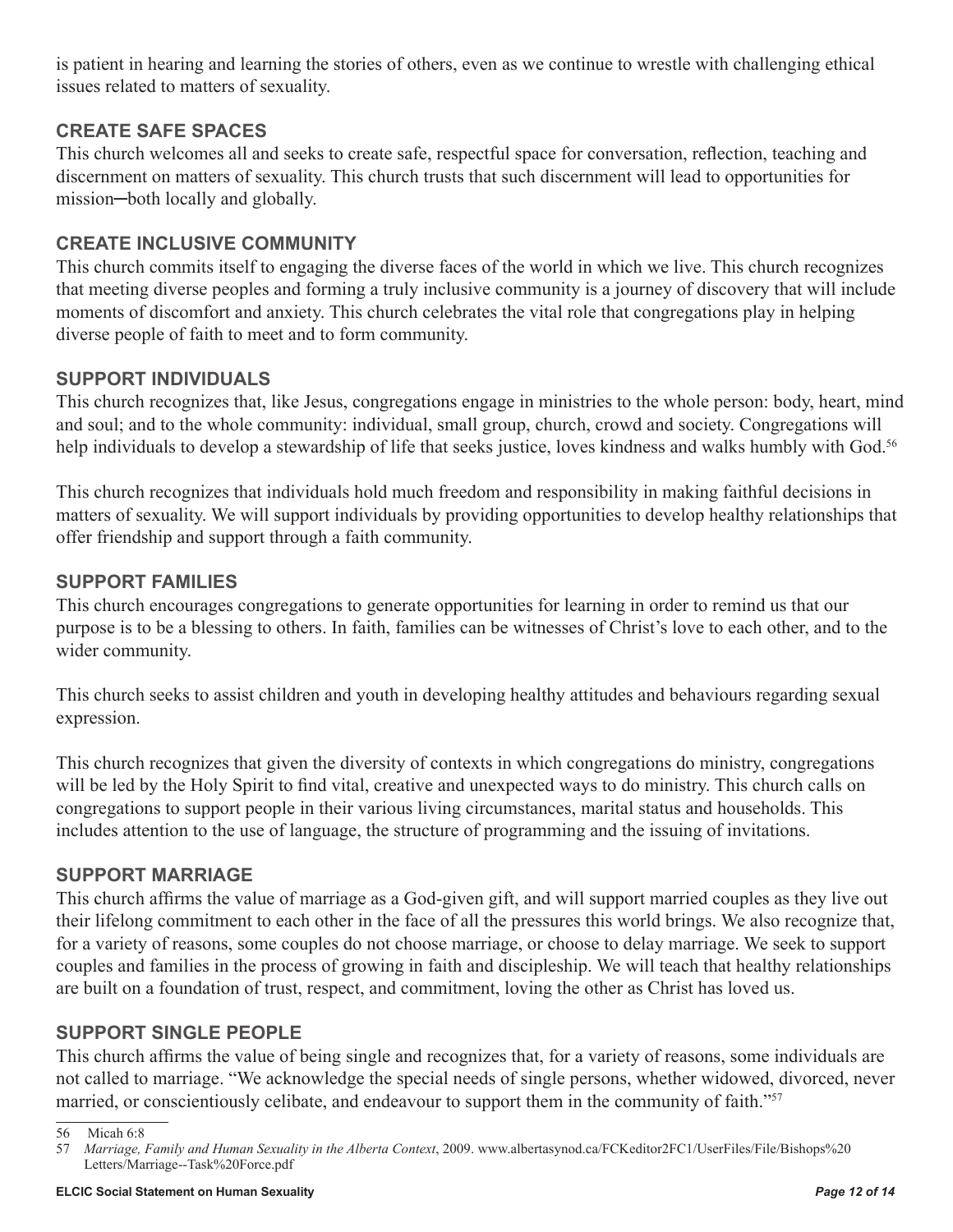#### **Recognize Orientation**

Our church recognizes that it is affected by the biases of our predominantly heterosexual culture, and by our society's call for more openness.

This church encourages congregations and synods to engage in practices that more fully enable all people, regardless of their sexual orientation, to live as members of the body of Christ and as co-workers in ministry, and to help nurture disciples in the "image of God."58

#### **Oppose Sexual Exploitation**

This church is called to oppose sexual exploitation in all its manifestations. This includes addressing social and economic injustices that leave people more vulnerable to exploitation. This church will be critical of messages, images, policies and practices that diminish the dignity of individuals or groups. This church will journey with, learn from, and advocate for those who have been exploited.

This church will speak out against people choosing to engage in exploitive behaviour. We seek to learn effective ways to support those who are sincerely trying to repent of oppressive behaviour.

This church opposes all practices that turn the human body into a commodity to be bought and sold. The sexual body is never to be used as an object for commercial purposes.<sup>59</sup> We are committed to advocating for laws and policies that seek to prevent sexual exploitation in all its manifestations.

# **Act for Justice**

This church will act for justice when we learn that people are being treated unfairly. It is our Christian duty to break the silence when power and authority are misused and abused, and to work to end sexual exploitation in all its forms, including sexual abuse, human trafficking, sexual harassment, prostitution, pornography, incest, pedophilia, sexual assault and rape.<sup>60</sup>

We will journey in solidarity with those who are experiencing hurt, brokenness or exploitation. We will deepen our awareness of the root causes of sexual injustice and exploitation. We will advocate for policies, practices and resources that uphold dignity and address particular issues surrounding sexuality. In being a voice for the voiceless, the language of human rights helps the church speak to civil authorities and proclaim God's desire for the dignity of all persons. Acting for justice is most effective when based on authentic relationship.

We commit to examine and reform our own actions that are perceived as oppressive, discriminatory or harmful.

# **Promote Health**

This church will work with other people to promote sexual health through education, resources, empowerment and care. We are committed to deepening our understanding and response to the reality of sexually transmitted infections, including HIV-AIDS.

# **Stewardship of Media**

This church seeks to learn about the effects of evolving media and technology on the world, psychologically, socially and spiritually, especially as it relates to human sexuality. This church accepts the challenge of sharing

<sup>58</sup> Genesis 1:26

<sup>59</sup> Wording based on ELCA *A Social Statement on Human Sexuality: Gift and Trust*. www.elca.org/What-We-Believe/Social-Issues/Social-Statements/JTF-Human-Sexuality.aspx

<sup>60</sup> For a definition of "Human Trafficking," see Protocol to Prevent, Suppress and Punish Trafficking in Persons, Especially Women and Children, Supplementing the *United Nations Convention Against Transnational Crime*, United Nations, 2000. Part I, Article 3(a), page 42. www.unodc. org/documents/treaties/UNTOC/Publications/TOC%20Convention/TOCebook-e.pdf. For definitions of "Sexual Abuse" and "Sexual Harassment," see *ELCIC Sexual Abuse or Harassment Policy*, 2006. www.elcic.ca